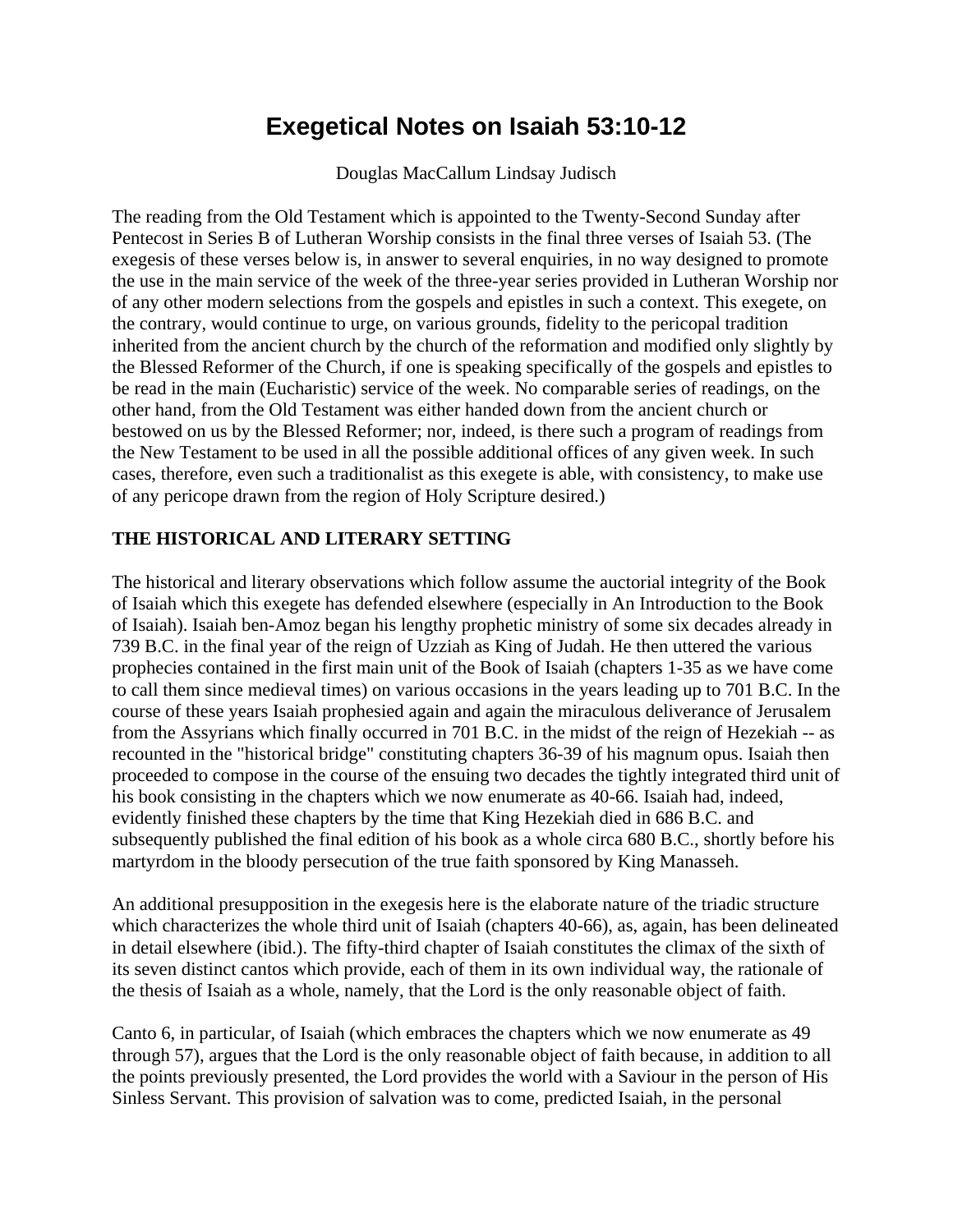ministry of the Messiah (1.) on the basis of His divine call (chapters 49-51), (2.) on the basis of His sinless suffering (chapters 52-54), and (3.) on the basis of His divine gospel (chapters 55-57). In regard, then, to the suffering of the Sinless Servant, chapters 52-54 speak in considerable detail of its redemptive significance (52: 1-12), its substitutionary significance (52:13-53:17), and its propitiatory significance (54).

Chapters 52:13-53:12 constitute the Fourth Servant-Song of Isaiah. The First Servant-Song appears, already in Canto 5 of Isaiah, in chapter 42 (verses 1-9), wherein God the Father introduces the Messiah as His Divine Servant. The Second Servant-Song in chapter 49 and the Third Servant-Song in chapter 50 both issue, in consequence, from the mouth of the Messiah Himself. The Fourth Servant-Song reflects, finally, the awe of Isaiah himself, as the inspired representative of the church, in beholding the ministry of the Messiah -- before concluding, as the songs began, with the authentication of God the Father Himself. Notwithstanding the many theories of modern critical scholars, there can be no reasonable question of the messianic identity of the Servant of the Lord speaking or described in the Servant-Songs of Isaiah. Others, whether individuals or Israel or the church, may, to be sure, be called the servant of the Lord, but the things which are predicated of the subject of the Servant-Songs can be no other than the Messiah who is our Lord and Savior Jesus Christ. Such, certainly, was His own understanding (Luke 22:37) as well as that of His inspired disciples (Acts 8:35).

The three main sections of the Fourth Servant-Song describe the substitutionary significance of the Servant's suffering as having (1.) its basis in the Substitute Himself (52:13-53:3), (2.) its essence in His service as the substitute of all sinners (53: 4-9), and (3.) its issue in the complete satisfaction of God the Father and of the Messiah Himself (53: 10-12). The second strophe is divided from the first by the strong asseverative 'akhen (verse 4: "surely" [BDB, 38b]), while the third strophe opens with the Divine Name used emphatically at the beginning of verse 10.

This final strophe of Isaiah 53 falls into two subsections which are clearly distinguished at least on the basis of a change in speakers. For the first of these parts (verse 10) continues with the prophetic words of Isaiah himself in the same way as all the preceding verses of the song (beginning with chapter 52:13). In verses 11 and 12, on the other hand, Isaiah is quoting God the Father in the same way as he does in the First Servant-Song (42: 1-9). In 53:10, specifically, Isaiah connects the third strophe of the Fourth Servant-Song logically with the previous stanza (verses 4-9) and introduces the speaker of the final two verses by emphatically beginning the strophe with the Divine Name and by using the same name again in the final clause of the verse.

## **A LITERAL TRANSLATION AND COMMENTS**

10. Yea, the LORD shall take pleasure in the crushing of Him whom He will have made weak: of His soul will make a guilt-offering, He will see a seed; He will lengthen days; Yea, the pleasure of the LORD will prosper by His hand.

The initial "yea" in the translation above represents a waw prefixed to a noun beginning a new clause and, indeed, in this case a new strophe. The waw, although always in such a connection grammatically disjunctive in some fashion, is here used specifically with emphatic force to introduce a clause which summarizes and explains the sinless sufferings of the Servant of the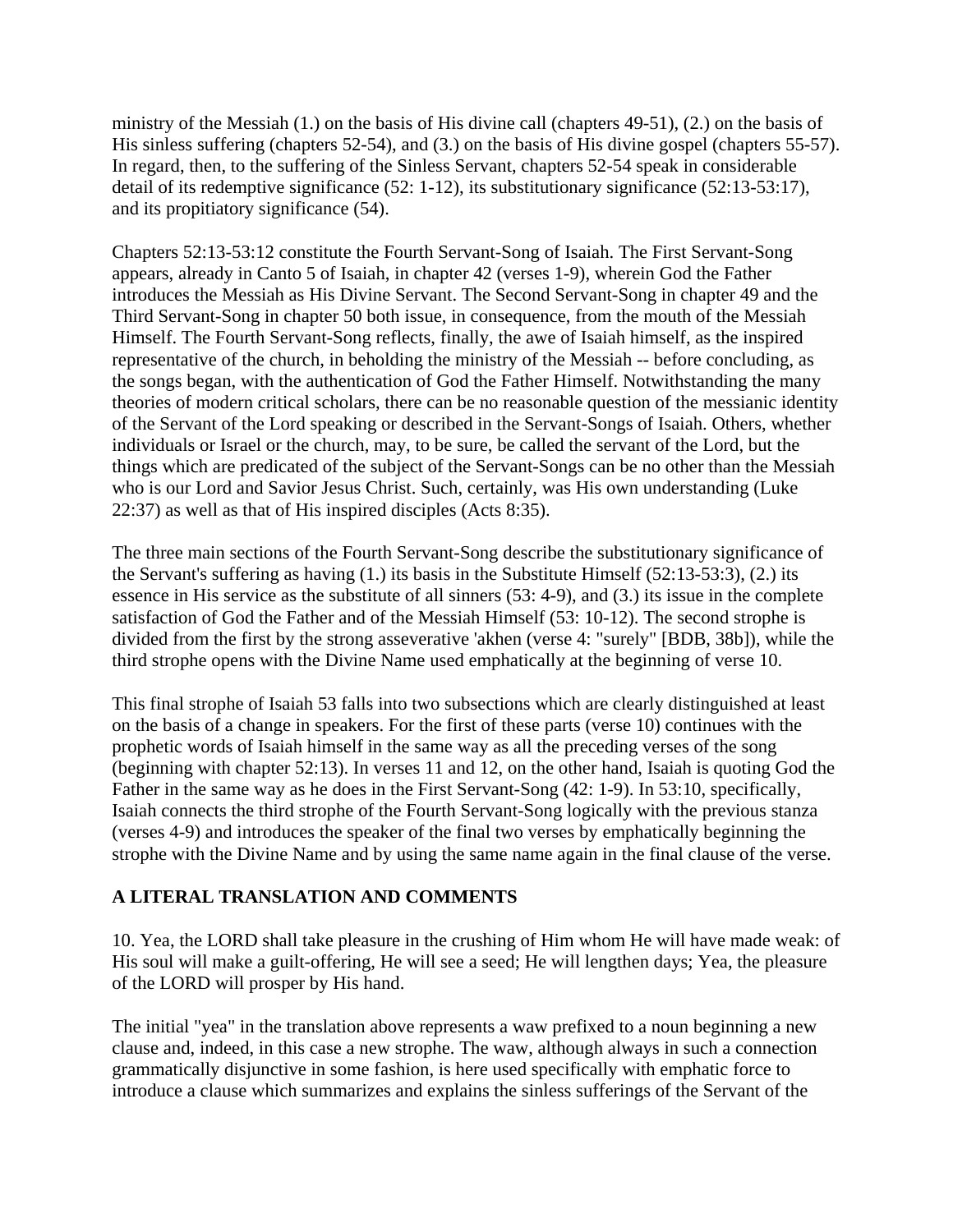Lord depicted in the preceding two stanzas and which thereby also provides the basis of the results of these sufferings which are depicted in the remaining lines of this verse and, indeed, in the two following verses (a similar use of the waw being listed as IV.C.6 in CHEL).

In general, to be sure, translations of the verse assume here an adversative use of the waw as "yet" or the like. The point, however, that it was the Lord Himself who was responsible for the suffering of the Messiah in the most ultimate and grievous way has already been made in the preceding stanza and is only being reiterated here. An adversative waw, indeed, runs contrary here to the prophecy in the preceding verse of the burial of the Suffering Servant with the rich (53:9), which intimates already the logical transition from divine rejection of the Messiah to divine satisfaction which is now clarified in verses 10-12. It is, in other words, precisely because God would have poured out on the Messiah all the divine wrath aroused by human sin that He would then reward His sinless suffering with His resurrection and the justification of human sinners.

The pointing of the waw before the tetragrammeton is exceptional (as is explained in CHEL, IV.A.3.c.).

The qal perfect of chptz has been translated above as a prophetic perfect, in which the certainty of the phenomenon predicted by divine inspiration is emphasized by the aspect of the verb which signifies completeness (II.B.1.A.1.b.(2.) in CHEL). This form, then, emerges as "shall take pleasure in" (as opposed to the "will" which corresponds in English to the ordinary future use of the imperfect). The idea of the first clause of verse 10a is not that God takes pleasure in the process of crushing the Messiah, but that He takes pleasure in the accomplished action. The reasons why He takes such pleasure in the action are then specified in the clauses which follow as being the necessary results of the Messiah's self-sacrifice, namely, the regeneration and eternal salvation of sinners.

The hiphil perfect, then, of chlh needs, contextually, to be understood as a future perfect ("will have made weak"). The qal of the verb has the basic meaning of "be or become weak or sick" and the hiphil possesses its usual causative significance. To make someone weak, however, is something much less severe than crushing him, although making him weak is, indeed, a necessary step along the way to crushing him. In terms of the Messiah, specifically, God made Him weak, according to His human nature, from the very beginning of His state of humiliation, a full thirty-three years or so before actually crushing Him in the very depths of His humiliation - when He completely abandoned Him in the intermediate hours of His crucifixion. The idea of the first quarter, therefore, of verse 10 is that it is in the end God the Father Himself who crushed the Messiah whom He who had from the time of His conception made a weakling in comparison to the man of omnipotence which He was always capable of being and would indeed become in due time. Both weakening and crushing were done, of course, with the complete concurrence of the Messiah in the will of God the Father, both as God the Son from eternity and even as man in the state of humiliation (as is stressed when the following line speaks of the Messiah's own soul making itself a guilt-offering). In the translation above the object of the preceding infinitive is treated as the assumed object as well of the following future perfect in a way which in English requires the use of a relative pronoun ("whom" in "whom He will have made weak").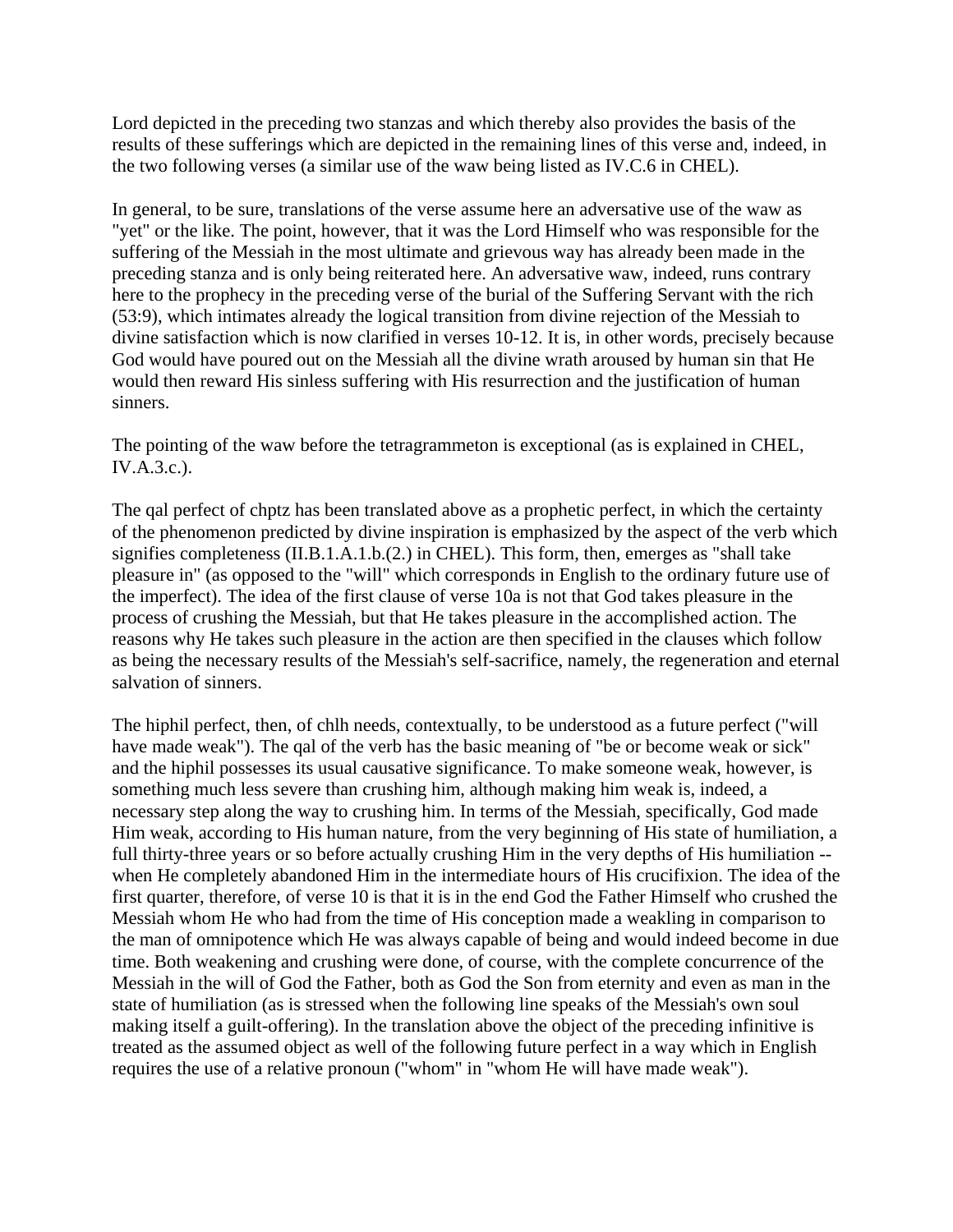The subject of the succeeding clause is naphsho ("His soul") since this noun, like its qal imperfect predicate, is a feminine singular form. The same imperfect form, to be sure, could be construed as a second masculine singular so as to produce the rendition in the Authorized Version: "Thou shalt make" (as also elsewhere). Changing the addressee, however, from the people of God to God Himself introduces an unnecessary complication into the Fourth Servant-Song which is unparalleled in any of the preceding songs. The subject naphsho is reserved with dramatic effectiveness to the end of the clause in the original text. The rationale of emphasizing the spiritual self-sacrifice of the Messiah within the circumference of His passion as a whole is discussed sufficiently below in connection with the appearance of naphsho again as the second word in the succeeding verse  $(53:11)$ .

The basic meaning of the conjunction 'im is "if" despite its rendition as "when" in the Authorized Version and elsewhere (BDB, 49b-50b). (Brown-Driver- Briggs, to be sure, acknowledges cases in which 'im is "nearly" equivalent to "when" but then connects this usage with the perfect, referring to but one arguable connection with the imperfect, in Numbers 36:4 [BDB, 50a-b]). There is, to be sure, no uncertainty as whether the Messiah's soul will make a sacrifice of itself. The preceding two stanzas of the Fourth Servant-Song have already foretold His self-sacrifice as assured, and the Lord Himself reassures us of the same in the succeeding two verses (10-11). The Messiah Himself, indeed, has already pledged Himself to this all-consuming end with unflinching zeal in the Third Servant-Song (50: 5-7). The rationale of 'im, however, at this juncture is the logical, rather than merely chronological, relationship between the self- sacrifice of the Messiah and the satisfaction of God manifested in the resurrection of the Messiah and the eternal salvation of His people.

A guilt-offering or trespass-offering required not only the blood of a sacrificial victim but also compensation exceeding any indebtedness to the Lord by an extra fifth (Leviticus 5: 15-16). The application of this term to the self-sacrifice of the Messiah emphasizes the superabundance of His atoning merits and pains. He suffered more than enough to satisfy the wrath of God aroused by all the sins of all sinners in all of human history.

The clause of 53:10 containing 'asham is cited twice in Article XXIV of the Apology to the Augsburg Confession in describing Christ Jesus as the all- sufficing sacrifice to God with regard to the sins of all men (23 and 55). On the first occasion, indeed, the Hebrew word itself is invoked: "Isaiah interprets the law to mean that the death of Christ is a real satisfaction or expiation for our sins ... The word he uses here ('asham) means a victim sacrificed for transgression. In the Old Testament this meant that a victim was to come to reconcile God and make satisfaction for our sins, so that men might know that God does not want our righteousness but the merits of another (namely, of Christ) to reconcile him to us" (BC, 253). The second occasion seems to tie in the justification of which verse 11 speaks: "In the Old Testament as in the New, the saints had to be justified by faith in the promise of the forgiveness of sins given for Christ's sake. Since the beginning of the world, all the saints have had to believe that Christ would be the offering and satisfaction for sin, as" Isaiah 53 "teaches" (BC, 259).

The prophecy that the Messiah would "see a seed" following His self- sacrifice promises both His own resurrection from death and His regeneration of spiritual children through the creation of faith in His all-atoning suffering unto death. The parallel prediction that He would "lengthen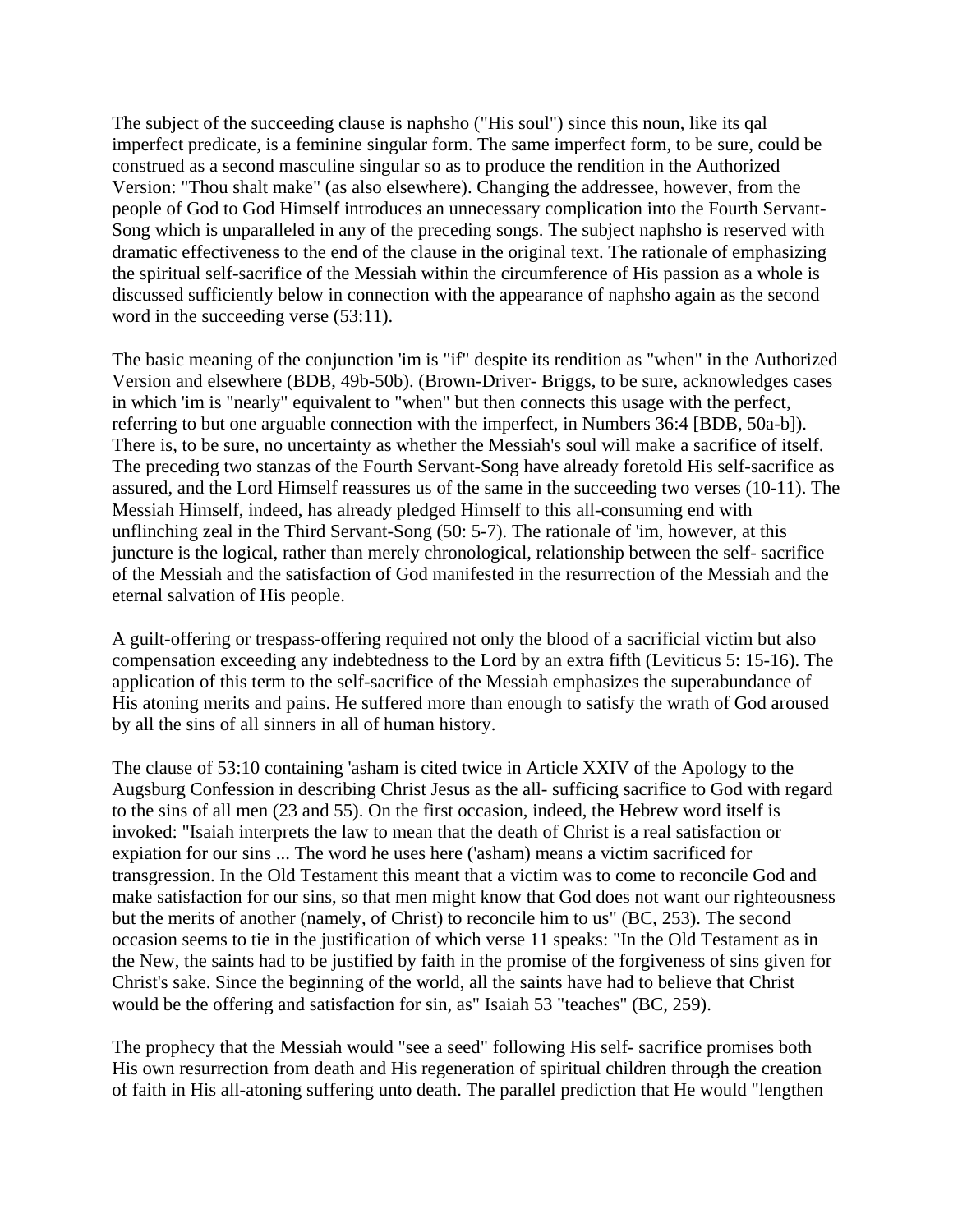days" applies, of course, in the first instance to His own resurrection from death, but no pronominal suffix restricts the "days" mentioned to His own life despite the usual assumption of translators and commentators alike. The Messiah proceeds on basis of His self-sacrifice and His own resurrection to dispense eternal life as well to His spiritual progeny.

The final clause of verse 10 begins, again, as the verse began, with a waw prefixed to a noun and utilized with emphatic force. There is, indeed, in the original text a beautiful balance, enhanced by the same use of the initial waw, between the two words beginning the verse and the two words beginning its final clause. For in the first case the Divine Name is the subject of the verb chptz, while in the second case a noun derived from chptz (and with identical consonants) is modified by the Divine Name in a construct chain. The idea of the clause is to state the general principle which is enunciated in more specific terms by the intermediate clauses of verse 10.

11. From the travail of His soul He will see -- He will be satisfied. By the knowledge of Him, the Righteous One, My Servant, will declare righteous the aforesaid many, even as their guiltiness this One will bear.

The speaker, as noted above, changes here from Isaiah, as the inspired spokesman of the church, to God the Father Himself setting His seal of acceptance on the atoning self-sacrifice of His Sinless Servant. The Messiah Himself would look upon His spiritual travail, once complete, and find satisfaction in its accomplishing its purpose, which is to say the satisfaction of the wrath of God aroused by human sin. The Messiah suffered, of course, excruciating pains of the body in the course of His passion, but the most horrible of His torments consisted in "the travail of His soul" as He endured the very essence of hell, which is to say rejection by God, during His intermediate hours on the cross. Even while still on the cross, therefore, and still in grievous physical pain, but now emerging uncompromised frm His spiritual torments, He could express the satisfaction to be heard in the final two words from the cross: "It is finished" (John 19:30) and "Father, into Thy hands I commit My spirit" (Luke 22:46).

The third clause of this verse is quoted in the original Latin of Article IV of the Apology to the Augsburg Confession, in defense of justification through faith, in this form: "Notitia eius iustificabit multos" (101). The following comments are then subjoined: "But what is the knowledge of Christ unless to know the benefits of Christ, the promises which by the Gospel He has scattered broadcast in the world? And to know these benefits is properly and truly to believe in Christ, to believe that that which God has promised for Christ's sake He will certainly fulfil" (101 [CT, 151).

The definite pointing of the prepositional prefixes to rabbim here and in the succeeding verse serves the same purpose as the definite article itself in its most common use, which is to say referring back to something already mentioned in the previous context ("the aforesaid many"). The reference here can only be to the spiritual "seed" of the Messiah which constitutes His church. The word rabbim, to be sure, is sometimes equivalent to "all" in the Old Testament; and, indeed, this usage carries over as a Hebraism or Semitism into the Greek of the New Testament. Thus, when our Lord describes Himself as having come into the world "to give His life as a ransom for many" (in Matthew 20:28 and Mark 10:45), He is speaking of all human beings. The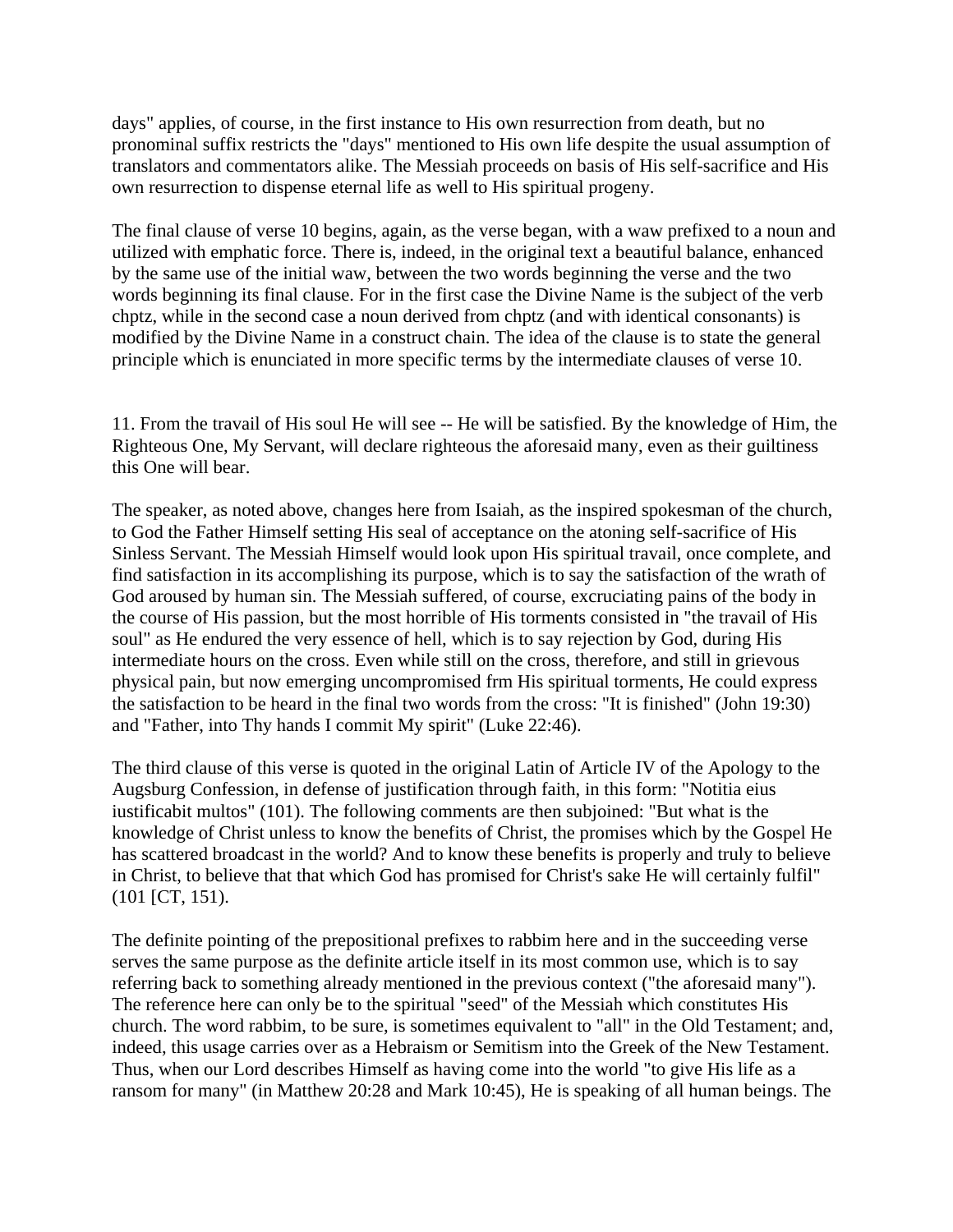rationale behind this usage is the absence of any adjective distinctly meaning "all" in Hebrew. The noun kol, to be sure, means "whole" and is commonly used in the construct to indicate "the whole of" something or "all of" whatever follows. This usage fails, however, to convey the idea of many individual entities within a given whole. The prophets, therefore, may employ rabbim to mean "all" when desiring to emphasize the multiplicity of the individuals involved. Such a usage is, indeed, sometimes necessitated by the context (such as a parallel use of kol) or the analogy of faith. Here, however, in verses 11 and 12 of Isaiah 53, the reference is, not to all men, but specifically to those who are accounted righteous as individuals through the creation of faith within them in the vicarious self-sacrifice of the Messiah. Here, in other words, the Lord is speaking, not of the justification of mankind in general, but rather of its application to individual men through faith.

12. Therefore I shall divide to Him among the aforesaid many; Yea, among mighty ones He will divide spoil, In return for this, that He will have poured out His soul unto the aforesaid death; For among violators He will have been numbered; Yea, this One will have borne sin of many; Even as for the aforesaid violators He will intercede.

The lakhen ("therefore") beginning the verse indicates that the ongoing benefits of the Messiah to sinners proceed, by logical necessity, specifically and exclusively from His vicarious work on behalf of these sinners. For His atoning work in the place of His spiritual seed has just been asserted in the clause preceding lakhen, "their guiltiness this One will bear" (53:11). The same logical basis of His benefits is reiterated in the intermediate clauses of the verse before us, which begin with tachath 'asher ("in return for this, that") and the waws which are used with explanatory and then emphatic force (and so rendered in the translation above as "for" and "yea" respectively).

The messianic blessings themselves are described figuratively in the first two clauses of the verse as the "spoil" won by the Messiah (with His sweat and blood) from all the enemies of His people, including, above all, the uncompromising wrath of God Himself. God the Father apportions this spoil to the Messiah as He stands in the midst of His spiritual progeny ("the aforesaid many") so as to allow Him, in turn, to distribute the plundered goods to all of them, who now become "mighty ones" as the spiritual sons of the victorious God-Man.

The blessings thus distributed by the Messiah to His people would, of course, include gifts and offices apportioned only to some of them and some gifts apportioned in various degrees. The blessings of greatest importance, however, such as the forgiveness of sins and eternal salvation, are bestowed in superabundance on all His sons. One of these central benefits to all His people is given special prominence in the final clause of the Fourth Servant-Song, the mediatorial office of the Messiah. In this office the Sinless Servant whose one- time sacrifice of Himself in the place of sinners has satisfied the wrath of God provoked by sin now continually intercedes with God, on this very basis, on behalf of all His sons through faith.

The fourth clause of verse 12 is cited in Mark 15:28 of the Textus Receptus (and the Majority Text): "And the Scripture was fulfilled which saith: 'And He was numbered with the transgressors" (following the Authorized Version except in omitting the definite article before "transgressors"). Our Lord Himself, certainly, appeals to the same clause as a direct and